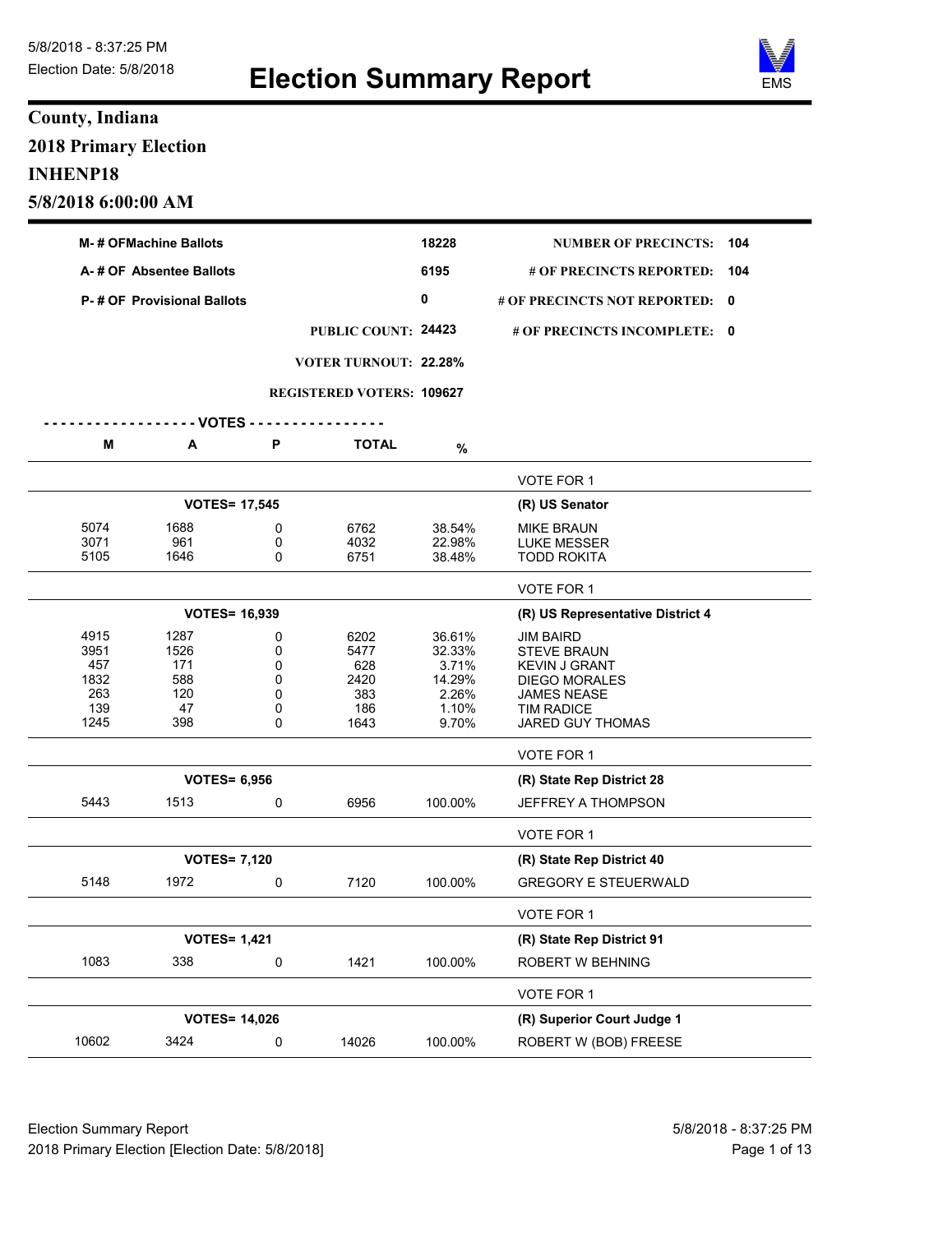| M            | - VOTES<br>Α               | P      | <b>TOTAL</b> | $\%$             |                                       |
|--------------|----------------------------|--------|--------------|------------------|---------------------------------------|
|              |                            |        |              |                  | VOTE FOR 1                            |
|              | <b>VOTES= 14,164</b>       |        |              |                  | (R) Superior Court Judge 3            |
| 10686        | 3478                       | 0      | 14164        | 100.00%          | <b>KAREN M LOVE</b>                   |
|              |                            |        |              |                  | VOTE FOR 1                            |
|              | <b>VOTES= 13,831</b>       |        |              |                  | (R) Superior Court Judge 4            |
| 10416        | 3415                       | 0      | 13831        | 100.00%          | <b>MARK A SMITH</b>                   |
|              |                            |        |              |                  | VOTE FOR 1                            |
|              | <b>VOTES= 14,035</b>       |        |              |                  | (R) Superior Court Judge 5            |
| 10589        | 3446                       | 0      | 14035        | 100.00%          | STEPHENIE DIANA LeMAY-LUKEN           |
|              |                            |        |              |                  | VOTE FOR 1                            |
|              | <b>VOTES= 13,595</b>       |        |              |                  | (R) Prosecuting Atty 55th Circ        |
| 10265        | 3330                       | 0      | 13595        | 100.00%          | LOREN P DELP                          |
|              |                            |        |              |                  | VOTE FOR 1                            |
|              | <b>VOTES= 14,141</b>       |        |              |                  | (R) County Recorder                   |
| 10643        | 3498                       | 0      | 14141        | 100.00%          | THERESA D LYNCH                       |
|              |                            |        |              |                  | VOTE FOR 1                            |
|              | <b>VOTES= 15,601</b>       |        |              |                  | (R) County Sheriff                    |
| 11766        | 3835                       | 0      | 15601        | 100.00%          | <b>BRETT CLARK</b>                    |
|              |                            |        |              |                  | VOTE FOR 1                            |
|              | <b>VOTES= 14,565</b>       |        |              |                  | (R) County Surveyor                   |
| 6551<br>4391 | 2209<br>1414               | 0<br>0 | 8760<br>5805 | 60.14%<br>39.86% | <b>DAVID GASTON</b><br>THOMAS I GOODE |
|              |                            |        |              |                  | VOTE FOR 1                            |
|              | <b>VOTES= 14,289</b>       |        |              |                  | (R) County Assessor                   |
| 10772        | 3517                       | 0      | 14289        | 100.00%          | <b>NICKI LAWSON</b>                   |
|              |                            |        |              |                  | VOTE FOR 1                            |
|              | <b>VOTES= 14,148</b>       |        |              |                  | (R) County Commissioner Dist 1        |
| 10639        | 3509                       | 0      | 14148        | 100.00%          | ROBERT L (BOB) GENTRY                 |
|              |                            |        |              |                  | VOTE FOR 1                            |
|              | <b>VOTES= 3,286</b>        |        |              |                  | (R) County Council District 1         |
| 1194<br>1111 | 505<br>476                 | 0<br>0 | 1699<br>1587 | 51.70%<br>48.30% | DAVID COX<br><b>JAMES REYNOLDS</b>    |
|              |                            |        |              |                  |                                       |
|              |                            |        |              |                  | VOTE FOR 1                            |
| 2118         | <b>VOTES= 2,713</b><br>595 | 0      | 2713         | 100.00%          | (R) County Council District 2         |
|              |                            |        |              |                  | LARRY R SCOTT                         |
|              |                            |        |              |                  | VOTE FOR 1                            |
|              | <b>VOTES= 3,156</b>        |        |              |                  | (R) County Council District 3         |
| 2467         | 689                        | 0      | 3156         | 100.00%          | <b>BRAD WHICKER</b>                   |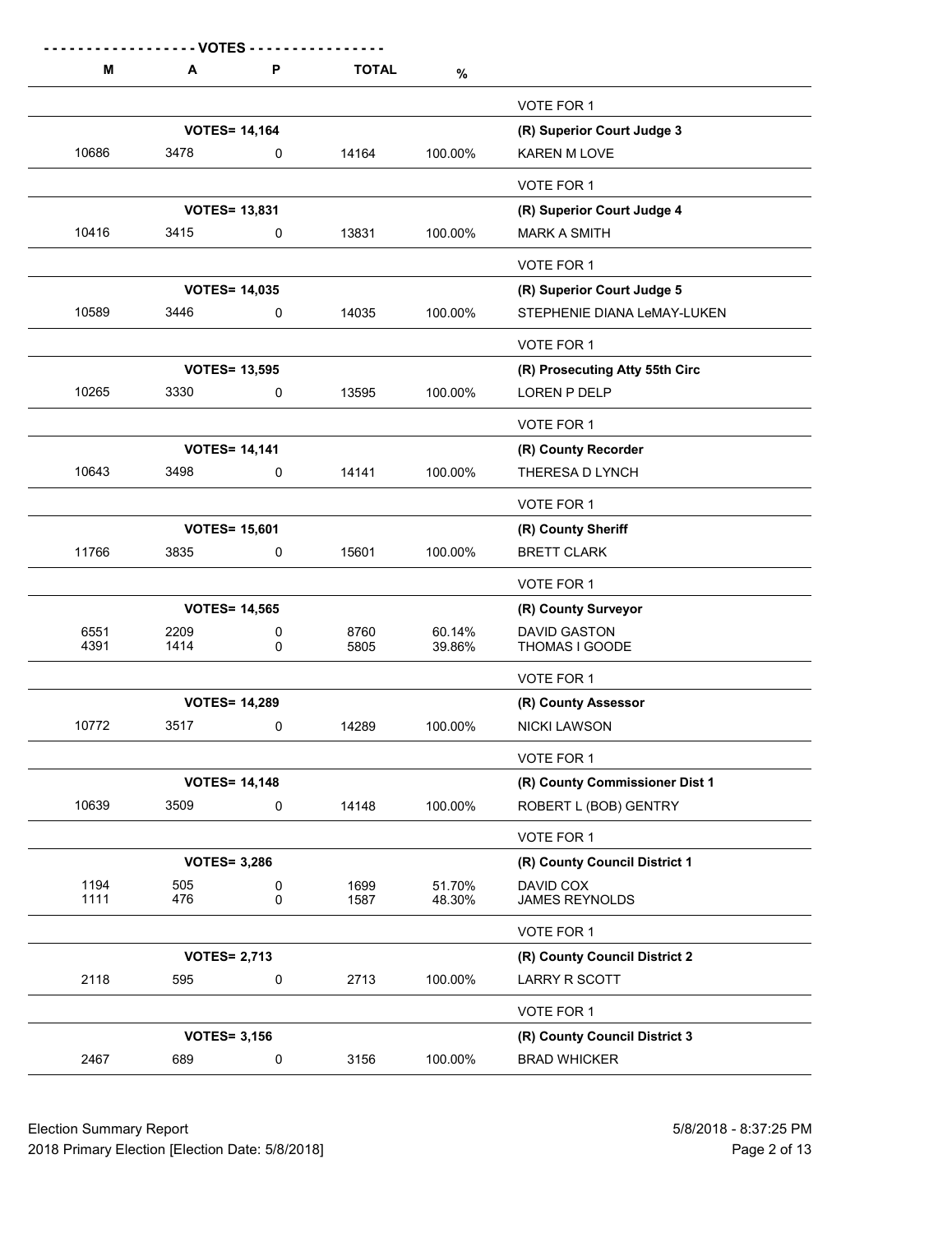| М          | - VOTES -<br>A      | P      | <b>TOTAL</b> | $\%$             |                                        |
|------------|---------------------|--------|--------------|------------------|----------------------------------------|
|            |                     |        |              |                  | <b>VOTE FOR 1</b>                      |
|            | <b>VOTES= 4,772</b> |        |              |                  | (R) County Council District 4          |
| 3614       | 1158                | 0      | 4772         | 100.00%          | <b>ERIC L WATHEN</b>                   |
|            |                     |        |              |                  | VOTE FOR 1                             |
|            | <b>VOTES= 1,304</b> |        |              |                  | (R) Twp Trustee Brown Twp              |
| 513<br>548 | 125<br>118          | 0<br>0 | 638<br>666   | 48.93%<br>51.07% | <b>TOM KMETZ</b><br><b>NATE MANTLO</b> |
|            |                     |        |              |                  | VOTE FOR 1                             |
|            | <b>VOTES= 1,747</b> |        |              |                  | (R) Twp Trustee Center Twp             |
| 435        | 178                 | 0      | 613          | 35.09%           | <b>SCOTT STRONG</b>                    |
| 829        | 305                 | 0      | 1134         | 64.91%           | <b>JUDY WHITE</b>                      |
|            |                     |        |              |                  | VOTE FOR 1                             |
|            | <b>VOTES= 174</b>   |        |              |                  | (R) Twp Trustee Clay Twp               |
| 152        | 22                  | 0      | 174          | 100.00%          | CLINTON W (CLINT) STOUTENOUR           |
|            |                     |        |              |                  | VOTE FOR 1                             |
|            | <b>VOTES= 237</b>   |        |              |                  | (R) Twp Trustee Eel River Twp          |
| 200        | 37                  | 0      | 237          | 100.00%          | TAMARA S (TAMMY) LASLEY                |
|            |                     |        |              |                  | VOTE FOR 1                             |
|            | <b>VOTES= 167</b>   |        |              |                  | (R) Twp Trustee Franklin Twp           |
| 147        | 20                  | 0      | 167          | 100.00%          | <b>SHARON FRUITS</b>                   |
|            |                     |        |              |                  | VOTE FOR 1                             |
|            | <b>VOTES= 2,029</b> |        |              |                  | (R) Twp Trustee Guilford Twp           |
| 1545       | 484                 | 0      | 2029         | 100.00%          | CHARLES (CHUCK) ELLIS                  |
|            |                     |        |              |                  | VOTE FOR 1                             |
|            | <b>VOTES= 740</b>   |        |              |                  | (R) Twp Trustee Liberty Twp            |
| 114        | 29                  | 0      | 143          | 19.32%           | <b>ERIC BARKER</b>                     |
| 216<br>255 | 55<br>71            | 0<br>0 | 271<br>326   | 36.62%<br>44.05% | DEBBE L LANCE<br><b>RON MYERS</b>      |
|            |                     |        |              |                  | VOTE FOR 1                             |
|            | <b>VOTES= 2,296</b> |        |              |                  | (R) Twp Trustee Lincoln Twp            |
| 702        | 274                 | 0      | 976          | 42.51%           | DONOVAN PEOPLES                        |
| 984        | 336                 | 0      | 1320         | 57.49%           | <b>JOE WALSH</b>                       |
|            |                     |        |              |                  | VOTE FOR 1                             |
|            | <b>VOTES= 195</b>   |        |              |                  | (R) Twp Trustee Marion Twp             |
| 150        | 45                  | 0      | 195          | 100.00%          | <b>GLENN KLAUM</b>                     |
|            |                     |        |              |                  | VOTE FOR 1                             |
|            | <b>VOTES= 625</b>   |        |              |                  | (R) Twp Trustee Middle Twp             |
| 509        | 116                 | 0      | 625          | 100.00%          | TIMOTHY A GRIFFITH                     |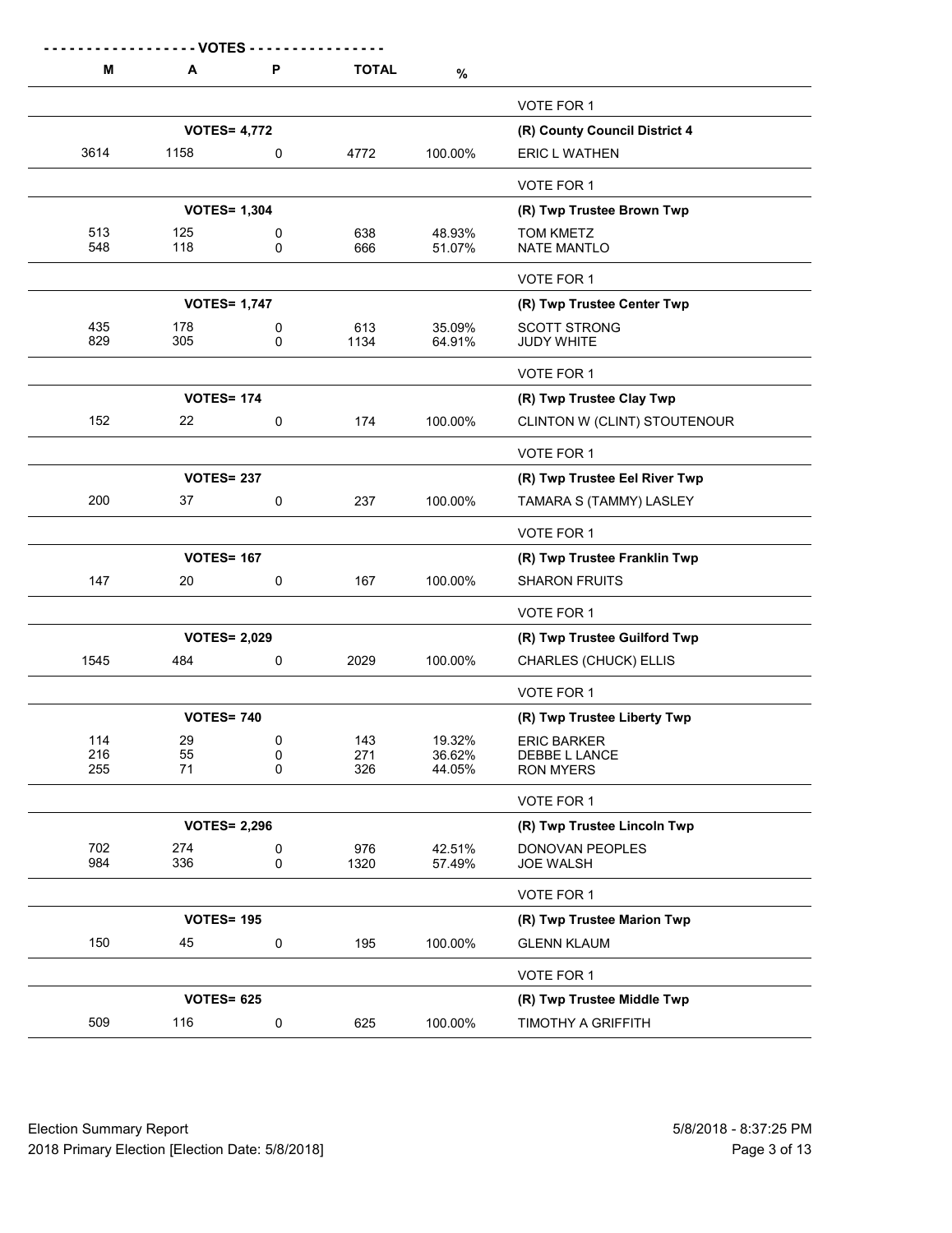|           | - - - - - - VOTES - |        |              |                  |                                                 |
|-----------|---------------------|--------|--------------|------------------|-------------------------------------------------|
| Μ         | Α                   | P      | <b>TOTAL</b> | $\%$             |                                                 |
|           |                     |        |              |                  | VOTE FOR 1                                      |
|           | <b>VOTES= 234</b>   |        |              |                  | (R) Twp Trustee Union Twp                       |
| 72<br>129 | 14<br>19            | 0<br>0 | 86<br>148    | 36.75%<br>63.25% | DANITA JO COFFENBERRY<br><b>ROBERT STRINGER</b> |
|           |                     |        |              |                  | VOTE FOR 1                                      |
|           | <b>VOTES= 5,160</b> |        |              |                  | (R) Twp Trustee Washington Twp                  |
| 3722      | 1438                | 0      | 5160         | 100.00%          | DON HODSON                                      |
|           |                     |        |              |                  | VOTE FOR 3                                      |
|           | <b>VOTES= 3,089</b> |        |              |                  | (R) Twp Board Brown Twp                         |
| 398       | 111                 | 0      | 509          | 16.48%           | <b>FRED ARKANOFF</b>                            |
| 434       | 111                 | 0      | 545          | 17.64%           | MICHAEL T CLOUSER                               |
| 562       | 123                 | 0      | 685          | 22.18%           | ANGELA D DELP                                   |
| 546       | 129                 | 0      | 675          | 21.85%           | <b>MIKE FARRELL</b>                             |
| 533       | 142                 | 0      | 675          | 21.85%           | DOROTHY (DOTTIE) McINTYRE                       |
|           |                     |        |              |                  | VOTE FOR 3                                      |
|           | <b>VOTES= 4,054</b> |        |              |                  | (R) Twp Board Center Twp                        |
| 781       | 332                 | 0      | 1113         | 27.45%           | <b>JAMES N DISNEY</b>                           |
| 761       | 325                 | 0      | 1086         | 26.79%           | <b>BETH HARVEY</b>                              |
| 633       | 219                 | 0      | 852          | 21.02%           | DEELYNNA OLIPHANT                               |
| 725       | 278                 | 0      | 1003         | 24.74%           | <b>PATSY WYNN</b>                               |
|           |                     |        |              |                  | VOTE FOR 3                                      |
|           | <b>VOTES= 383</b>   |        |              |                  | (R) Twp Board Clay Township                     |
| 119       | 18                  | 0      | 137          | 35.77%           | DAWN R CLINE                                    |
| 121       | 11                  | 0      | 132          | 34.46%           | DAVID E ESTES                                   |
| 102       | 12                  | 0      | 114          | 29.77%           | DAVID A HODSON                                  |
|           |                     |        |              |                  | VOTE FOR 3                                      |
|           | <b>VOTES= 550</b>   |        |              |                  | (R) Twp Board Eel River Twp                     |
| 127       | 27                  | 0      | 154          | 28.00%           | <b>JOE BROOKS</b>                               |
| 175       | 33                  | 0      | 208          | 37.82%           | STEVEN W MILLER                                 |
| 156       | 32                  | 0      | 188          | 34.18%           | <b>CLARA M THOMPSON</b>                         |
|           |                     |        |              |                  | VOTE FOR 2                                      |
|           | <b>VOTES= 242</b>   |        |              |                  | (R) Twp Board Franklin Twp                      |
| 88        | 8                   | 0      | 96           | 39.67%           | <b>SHAREN KAY RYLAND</b>                        |
| 127       | 19                  | 0      | 146          | 60.33%           | THOMAS A UNDERWOOD                              |
|           |                     |        |              |                  | VOTE FOR 3                                      |
|           | <b>VOTES= 5,257</b> |        |              |                  | (R) Twp Board Guilford Twp                      |
| 1010      | 313                 | 0      | 1323         | 25.17%           | ED GADDIE                                       |
| 981       | 338                 | 0      | 1319         | 25.09%           | <b>DANIEL KINNAMON</b>                          |
| 965       | 360                 | 0      | 1325         | 25.20%           | <b>CHARLES P MORRIS</b>                         |
| 972       | 318                 | 0      | 1290         | 24.54%           | ANTHONY A (TONY) PERONA                         |
|           |                     |        |              |                  | VOTE FOR 3                                      |
|           | <b>VOTES= 1,553</b> |        |              |                  | (R) Twp Board Liberty Twp                       |
| 348       | 96                  | 0      | 444          | 28.59%           | <b>LARRY E BRUNER</b>                           |
| 280       | 70                  | 0      | 350          | 22.54%           | RONNE JO COOPER                                 |
| 227       | 63                  | 0      | 290          | 18.67%           | <b>DAVID ERNST</b>                              |
| 368       | 101                 | 0      | 469          | 30.20%           | JOHN LEITZMAN                                   |
|           |                     |        |              |                  |                                                 |

Election Summary Report 6.6 and 5/8/2018 - 8:37:25 PM 2018 Primary Election [Election Date: 5/8/2018] **Page 4 of 13** Page 4 of 13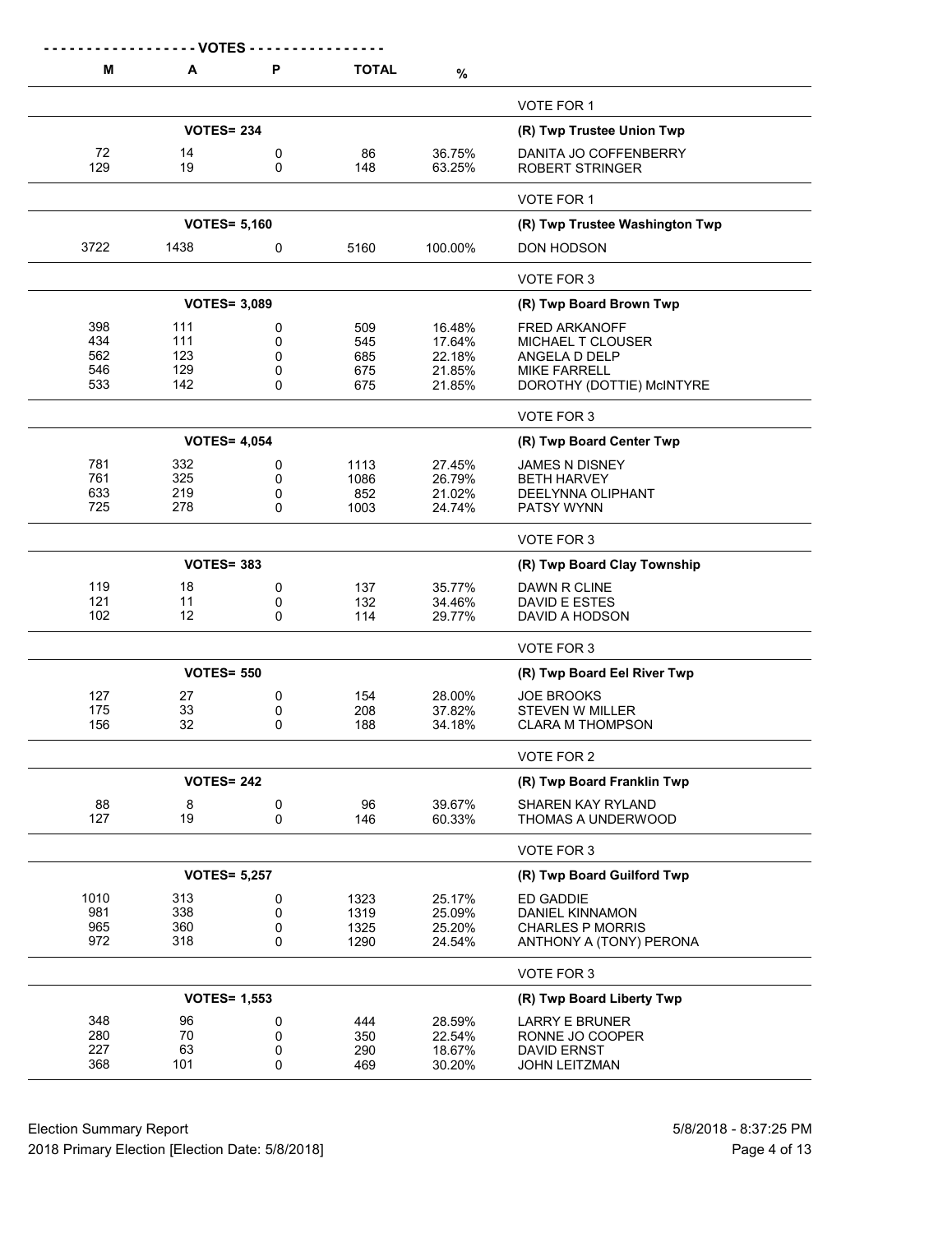|              | - VOTES -            |        |              |                  |                                             |
|--------------|----------------------|--------|--------------|------------------|---------------------------------------------|
| M            | A                    | P      | <b>TOTAL</b> | $\%$             |                                             |
|              |                      |        |              |                  | VOTE FOR 3                                  |
|              | <b>VOTES= 5,020</b>  |        |              |                  | (R) Twp Board Lincoln Twp                   |
| 1040         | 395                  | 0      | 1435         | 28.59%           | DANA L CARTER                               |
| 1133         | 447                  | 0      | 1580         | 31.47%           | <b>KENDALL HENDRICKS</b>                    |
| 553<br>883   | 197<br>372           | 0      | 750          | 14.94%           | LAEL HILL                                   |
|              |                      | 0      | 1255         | 25.00%           | <b>EMORY T LENCKE</b>                       |
|              |                      |        |              |                  | VOTE FOR 3                                  |
|              | <b>VOTES= 462</b>    |        |              |                  | (R) Twp Board Marion Twp                    |
| 94           | 32                   | 0      | 126          | 27.27%           | <b>KENNETH H MASON</b>                      |
| 137          | 42                   | 0      | 179          | 38.74%           | JAY D MENDENHALL                            |
| 124          | 33                   | 0      | 157          | 33.98%           | JEFF PLUNKETT                               |
|              |                      |        |              |                  | VOTE FOR 3                                  |
|              | <b>VOTES= 1,561</b>  |        |              |                  | (R) Twp Board Middle Twp                    |
| 208          | 46                   | 0      | 254          | 16.27%           | <b>PATRICK S CARMEAN</b>                    |
| 412          | 98                   | 0      | 510          | 32.67%           | <b>LYNN T LOVE</b>                          |
| 326<br>316   | 79<br>76             | 0<br>0 | 405<br>392   | 25.94%<br>25.11% | <b>JOEL STARNS</b><br><b>JASON STUMM</b>    |
|              |                      |        |              |                  |                                             |
|              |                      |        |              |                  | VOTE FOR 3                                  |
|              | <b>VOTES= 497</b>    |        |              |                  | (R) Twp Board Union Twp                     |
| 133          | 20                   | 0      | 153          | 30.78%           | <b>TERRY L BOWMAN</b>                       |
| 145<br>156   | 22<br>21             | 0<br>0 | 167<br>177   | 33.60%<br>35.61% | <b>JERRY LOVE</b><br>NATHAN MENDENHALL      |
|              |                      |        |              |                  |                                             |
|              |                      |        |              |                  | VOTE FOR 3                                  |
|              | <b>VOTES= 11,464</b> |        |              |                  | (R) Twp Board Washington Twp                |
| 2856         | 1141                 | 0      | 3997         | 34.87%           | AMANDA BABINEC                              |
| 2704<br>2597 | 1097<br>1069         | 0<br>0 | 3801<br>3666 | 33.16%<br>31.98% | STEVEN D BLACKETER<br><b>SHANE SOMMERS</b>  |
|              |                      |        |              |                  |                                             |
|              |                      |        |              |                  | VOTE FOR 1                                  |
|              | <b>VOTES= 2,101</b>  |        |              |                  | (R) Avon Town Council Ward 1                |
| 575          | 238                  | 0      | 813          | 38.70%           | JAMES (JIM) TYGRETT                         |
| 937          | 351                  | 0      | 1288         | 61.30%           | <b>GREGORY ZUSAN</b>                        |
|              |                      |        |              |                  | VOTE FOR 1                                  |
|              | <b>VOTES= 1,930</b>  |        |              |                  | (R) Avon Town Council Ward 2                |
| 706          | 248                  | 0      | 954          | 49.43%           | <b>JEREMY EGLEN</b>                         |
| 680          | 296                  | 0      | 976          | 50.57%           | DAWN LOWDEN                                 |
|              |                      |        |              |                  | VOTE FOR 1                                  |
|              | <b>VOTES= 1,826</b>  |        |              |                  | (R) Avon Town Council Ward 3                |
| 1318         | 508                  | 0      | 1826         | 100.00%          | AARON TEVEBAUGH                             |
|              |                      |        |              |                  | VOTE FOR 1                                  |
|              | <b>VOTES= 1,970</b>  |        |              |                  | (R) Brownsburg Town Ccl Ward 1              |
|              |                      |        |              |                  |                                             |
| 718<br>713   | 335<br>204           | 0<br>0 | 1053<br>917  | 53.45%<br>46.55% | <b>DENNIS DAWES</b><br><b>CHRIS KEESLAR</b> |
|              |                      |        |              |                  | VOTE FOR 1                                  |
|              | <b>VOTES= 1,715</b>  |        |              |                  | (R) Brownsburg Town Ccl Ward 5              |
|              |                      |        |              |                  |                                             |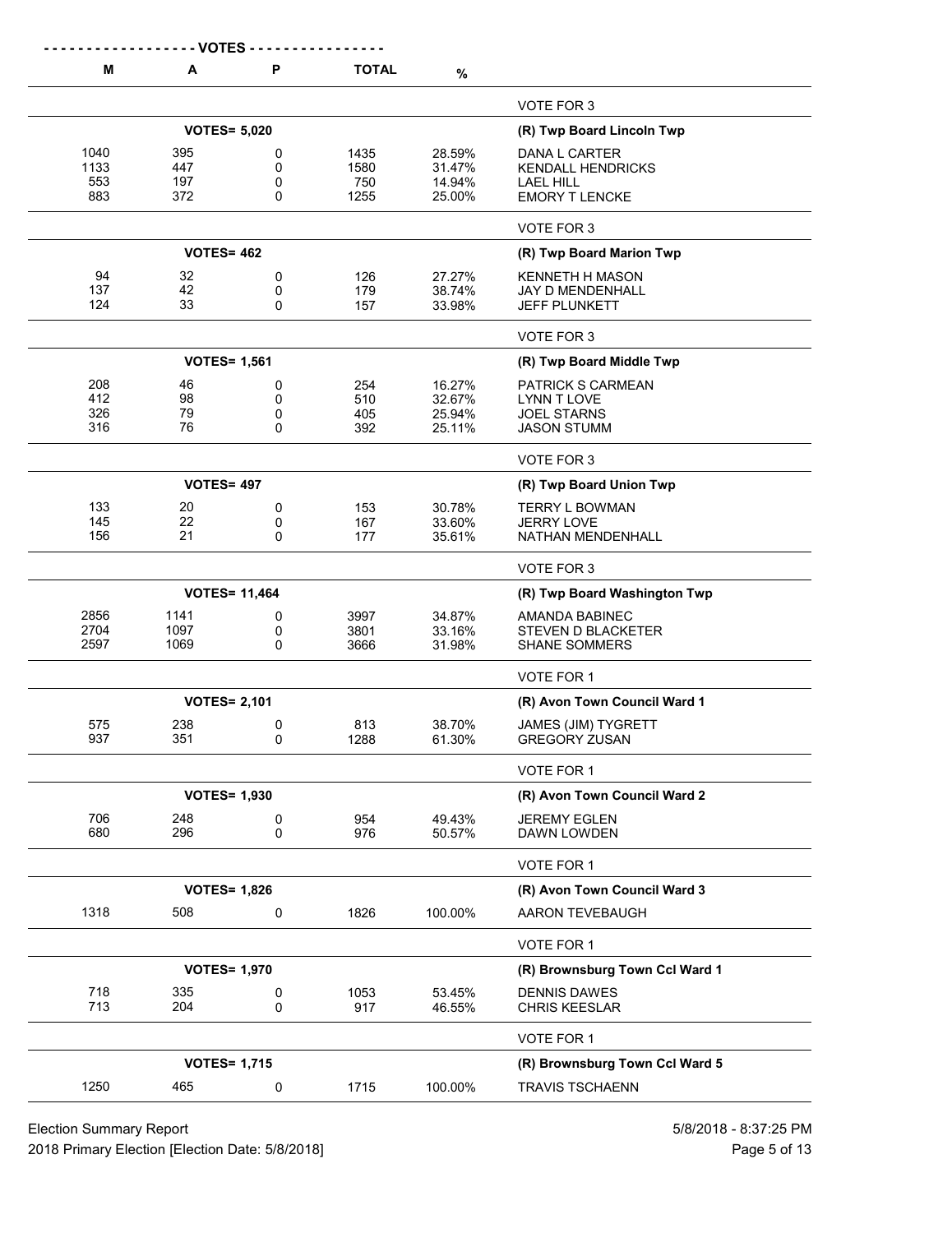|              | - - VOTES -          |             |              |                  |                                              |
|--------------|----------------------|-------------|--------------|------------------|----------------------------------------------|
| М            | A                    | P           | <b>TOTAL</b> | %                |                                              |
|              |                      |             |              |                  | <b>VOTE FOR 1</b>                            |
|              | <b>VOTES= 1,301</b>  |             |              |                  | (R) Danville Town Council Ward 1             |
| 457          | 200                  | 0           | 657          | 50.50%           | TOM PADO                                     |
| 464          | 180                  | 0           | 644          | 49.50%           | <b>DENNIS WYNN</b>                           |
|              |                      |             |              |                  | VOTE FOR 1                                   |
|              | <b>VOTES= 1,317</b>  |             |              |                  | (R) Danville Town Council Ward 3             |
| 550          | 198                  | 0           | 748          | 56.80%           | <b>CHRIS GEARLD</b>                          |
| 387          | 182                  | 0           | 569          | 43.20%           | <b>MARCIA LYNCH</b>                          |
|              |                      |             |              |                  | <b>VOTE FOR 1</b>                            |
|              | <b>VOTES= 1,922</b>  |             |              |                  | (R) Plainfield Town Ccl Ward 2               |
| 1433         | 489                  | 0           | 1922         | 100.00%          | <b>LANCE ANGLE</b>                           |
|              |                      |             |              |                  | <b>VOTE FOR 1</b>                            |
|              | <b>VOTES= 2,028</b>  |             |              |                  | (R) Plainfield Town Ccl Ward 3               |
| 1525         | 503                  | 0           | 2028         | 100.00%          | <b>BILL KIRCHOFF</b>                         |
|              |                      |             |              |                  | VOTE FOR 12                                  |
|              | <b>VOTES= 51,084</b> |             |              |                  | (R) State Conv Delegate Avon                 |
| 3051         | 1186                 | 0           | 4237         | 8.29%            | RICK BARR                                    |
| 3001         | 1167                 | 0           | 4168         | 8.16%            | STEPHEN (BOONEY) BOONE                       |
| 2993         | 1155                 | 0           | 4148         | 8.12%            | JEFFERY S (JEFF) DORMAN                      |
| 3076<br>3138 | 1189<br>1275         | 0<br>0      | 4265<br>4413 | 8.35%<br>8.64%   | LUKE EDWARDS<br>ANNE L ENGELHARDT            |
| 3001         | 1167                 | 0           | 4168         | 8.16%            | <b>BRADLEY HANCOCK</b>                       |
| 3098         | 1258                 | 0           | 4356         | 8.53%            | DON HODSON                                   |
| 3090         | 1201                 | 0           | 4291         | 8.40%            | <b>MIKE O'BRIEN</b>                          |
| 2992         | 1156                 | 0           | 4148         | 8.12%            | <b>JAMES (JIM) TYGRETT</b>                   |
| 2986         | 1167                 | 0           | 4153         | 8.13%            | RUSSELL M WEBB JR                            |
| 3201         | 1239                 | 0           | 4440         | 8.69%            | <b>SUSAN E WEBB</b>                          |
| 3086         | 1211                 | 0           | 4297         | 8.41%            | <b>BRIAN WOODARD</b>                         |
|              |                      |             |              |                  | VOTE FOR 12                                  |
|              | <b>VOTES= 31,841</b> |             |              |                  | (R) State Conv Delegate Brown                |
| 1984         | 648                  | $\mathbf 0$ | 2632         | 8.27%            | MICHAEL E ARNOULD                            |
| 1950         | 635                  | 0           | 2585         | 8.12%            | <b>SEAN BENHAM</b>                           |
| 1997<br>1994 | 658<br>641           | 0<br>0      | 2655<br>2635 | 8.34%<br>8.28%   | JONATHAN K BLAKE                             |
| 2013         | 647                  | 0           | 2660         | 8.35%            | CATHY BLOOM<br>ANGELA D DELP                 |
| 1975         | 639                  | 0           | 2614         | 8.21%            | LOREN P DELP                                 |
| 1944         | 636                  | 0           | 2580         | 8.10%            | <b>JASON JOHNSON</b>                         |
| 2032         | 675                  | 0           | 2707         | 8.50%            | LARRY R SCOTT                                |
| 1955         | 634                  | 0           | 2589         | 8.13%            | LIZA L TAYLOR                                |
| 1987         | 635                  | 0           | 2622         | 8.23%            | <b>CINDY TIEKEN</b>                          |
| 1961<br>2240 | 633<br>728           | 0<br>0      | 2594<br>2968 | 8.15%<br>9.32%   | MARK TIEKEN<br>MATTHEW D (MATT) WHETSTONE    |
|              |                      |             |              |                  | VOTE FOR 6                                   |
|              | <b>VOTES= 8,801</b>  |             |              |                  | (R) State Conv Delegate Danville             |
| 995          | 373                  | 0           | 1368         | 15.54%           | <b>GREG IRBY</b>                             |
| 1234         | 455                  | 0           | 1689         | 19.19%           | <b>CONNIE LAWSON</b>                         |
| 1093         | 393                  | 0           | 1486         | 16.88%           | <b>NICKI LAWSON</b>                          |
| 1068         | 424                  | 0           | 1492         | 16.95%           | THERESA D LYNCH                              |
| 961<br>1052  | 360<br>393           | 0<br>0      | 1321<br>1445 | 15.01%<br>16.42% | <b>MORGAN PERRILL</b><br><b>SCOTT STRONG</b> |
|              |                      |             |              |                  |                                              |

Election Summary Report 5/8/2018 - 8:37:25 PM<br>2018 Primary Election [Election Date: 5/8/2018]<br>Page 6 of 13 2018 Primary Election [Election Date: 5/8/2018]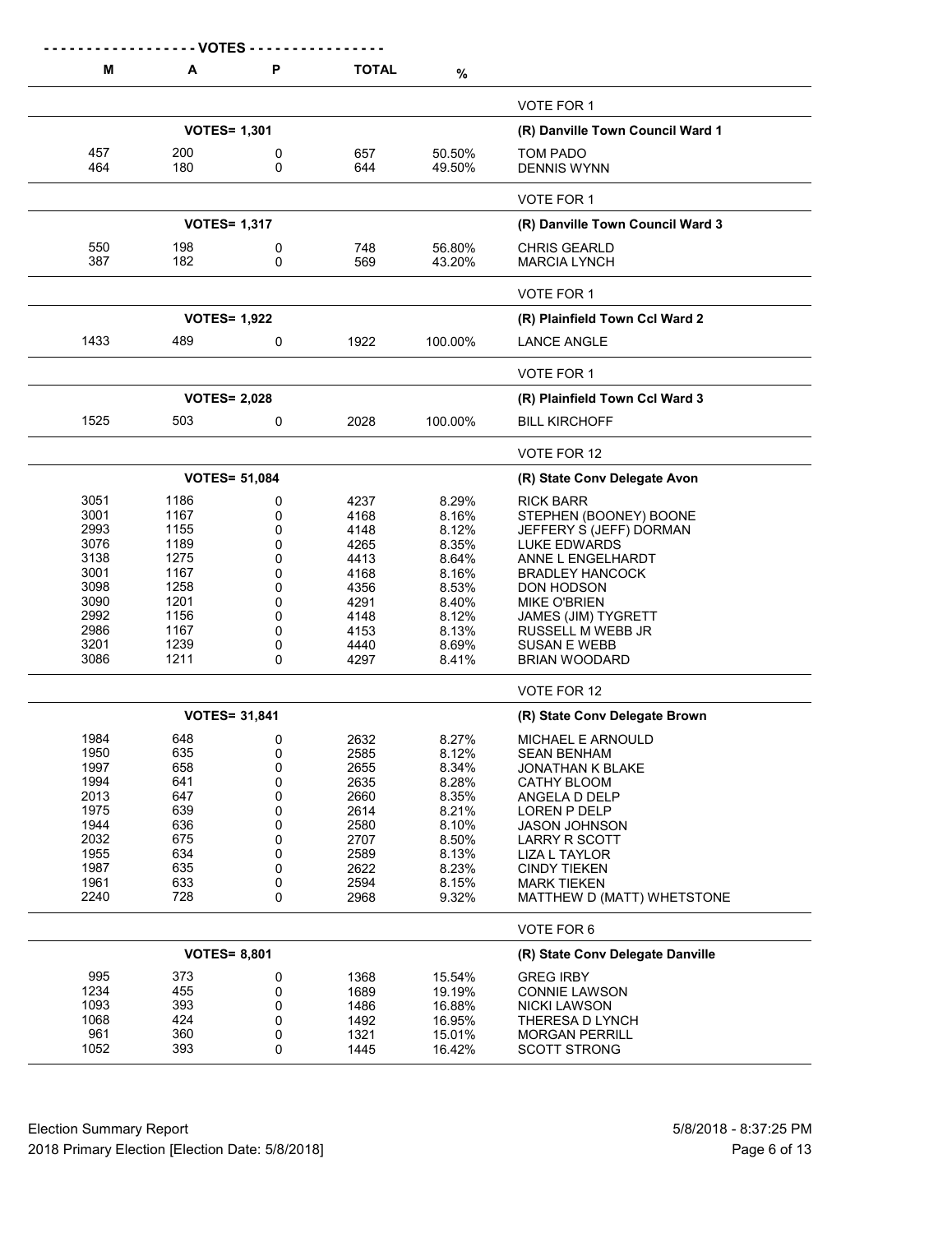|                                         | - VOTES -                             |                            |                                          |                                                       |                                                                                                                               |
|-----------------------------------------|---------------------------------------|----------------------------|------------------------------------------|-------------------------------------------------------|-------------------------------------------------------------------------------------------------------------------------------|
| M                                       | A                                     | P                          | <b>TOTAL</b>                             | $\%$                                                  |                                                                                                                               |
|                                         |                                       |                            |                                          |                                                       | VOTE FOR 5                                                                                                                    |
|                                         | <b>VOTES= 4,312</b>                   |                            |                                          |                                                       | (R) State Conv Delegate NW Hend                                                                                               |
| 674<br>686<br>680<br>684                | 137<br>142<br>148<br>140              | 0<br>0<br>0<br>0           | 811<br>828<br>828<br>824                 | 18.81%<br>19.20%<br>19.20%<br>19.11%                  | <b>ROB GREEN</b><br><b>SHERRIE HAAS</b><br><b>LAURA HERZOG</b><br><b>JODI SMITH</b>                                           |
| 853                                     | 168                                   | 0                          | 1021                                     | 23.68%                                                | <b>JEFFREY A THOMPSON</b>                                                                                                     |
|                                         |                                       |                            |                                          |                                                       | <b>VOTE FOR 4</b>                                                                                                             |
|                                         | <b>VOTES= 6,631</b>                   |                            |                                          |                                                       | (R) State Conv Delegate Plainfie                                                                                              |
| 1263<br>1236<br>1166<br>1293            | 416<br>417<br>405<br>435              | 0<br>0<br>0<br>0           | 1679<br>1653<br>1571<br>1728             | 25.32%<br>24.93%<br>23.69%<br>26.06%                  | DANIEL KINNAMON<br>ELLIOTT LAWSON<br><b>JERRY NADIN</b><br><b>CHUCK PARSONS</b>                                               |
|                                         |                                       |                            |                                          |                                                       | VOTE FOR 1                                                                                                                    |
|                                         | <b>VOTES= 4,978</b>                   |                            |                                          |                                                       | (D) US Senator                                                                                                                |
| 3638                                    | 1340                                  | 0                          | 4978                                     | 100.00%                                               | <b>JOE DONNELLY</b>                                                                                                           |
|                                         |                                       |                            |                                          |                                                       | VOTE FOR 1                                                                                                                    |
|                                         | <b>VOTES= 4,659</b>                   |                            |                                          |                                                       | (D) US Representative District 4                                                                                              |
| 1354<br>324<br>278<br>183<br>391<br>900 | 420<br>104<br>115<br>59<br>152<br>379 | 0<br>0<br>0<br>0<br>0<br>0 | 1774<br>428<br>393<br>242<br>543<br>1279 | 38.08%<br>9.19%<br>8.44%<br>5.19%<br>11.65%<br>27.45% | <b>TOBI BECK</b><br>ROGER D DAY<br>ROLAND ELLIS<br>DARIN PATRICK GRIESEY<br><b>JOSEPH W MACKEY</b><br><b>VERONIKKA M ZIOL</b> |
|                                         |                                       |                            |                                          |                                                       | VOTE FOR 1                                                                                                                    |
|                                         | <b>VOTES= 1,216</b>                   |                            |                                          |                                                       | (D) State Rep District 28                                                                                                     |
| 911                                     | 305                                   | 0                          | 1216                                     | 100.00%                                               | <b>HARLAN VONDERSAAR</b>                                                                                                      |
|                                         |                                       |                            |                                          |                                                       | VOTE FOR 1                                                                                                                    |
|                                         | <b>VOTES= 2,937</b>                   |                            |                                          |                                                       | (D) State Rep District 40                                                                                                     |
| 2120                                    | 817                                   | 0                          | 2937                                     | 100.00%                                               | MeCHELLE CALLEN                                                                                                               |
|                                         |                                       |                            |                                          |                                                       | VOTE FOR 1                                                                                                                    |
|                                         | <b>VOTES= 431</b>                     |                            |                                          |                                                       | (D) State Rep District 91                                                                                                     |
| 325                                     | 106                                   | $\pmb{0}$                  | 431                                      | 100.00%                                               | <b>KEVIN LEINEWEBER</b>                                                                                                       |
|                                         |                                       |                            |                                          |                                                       | VOTE FOR 1                                                                                                                    |
|                                         | <b>VOTES= 4,454</b>                   |                            |                                          |                                                       | (D) County Assessor                                                                                                           |
| 3257                                    | 1197                                  | 0                          | 4454                                     | 100.00%                                               | <b>STEVE BECK</b>                                                                                                             |
|                                         |                                       |                            |                                          |                                                       | VOTE FOR 1                                                                                                                    |
|                                         | <b>VOTES= 4,351</b>                   |                            |                                          |                                                       | (D) County Commissioner Dist 1                                                                                                |
| 3177                                    | 1174                                  | 0                          | 4351                                     | 100.00%                                               | JAMES R ROWINGS                                                                                                               |
|                                         |                                       |                            |                                          |                                                       | VOTE FOR 1                                                                                                                    |
|                                         | <b>VOTES= 1,577</b>                   |                            |                                          |                                                       | (D) County Council District 1                                                                                                 |
| 1135                                    | 442                                   | 0                          | 1577                                     | 100.00%                                               | STAN ALBAUGH                                                                                                                  |

Election Summary Report 618/2018 - 8:37:25 PM 2018 Primary Election [Election Date: 5/8/2018] **Page 7 of 13** Page 7 of 13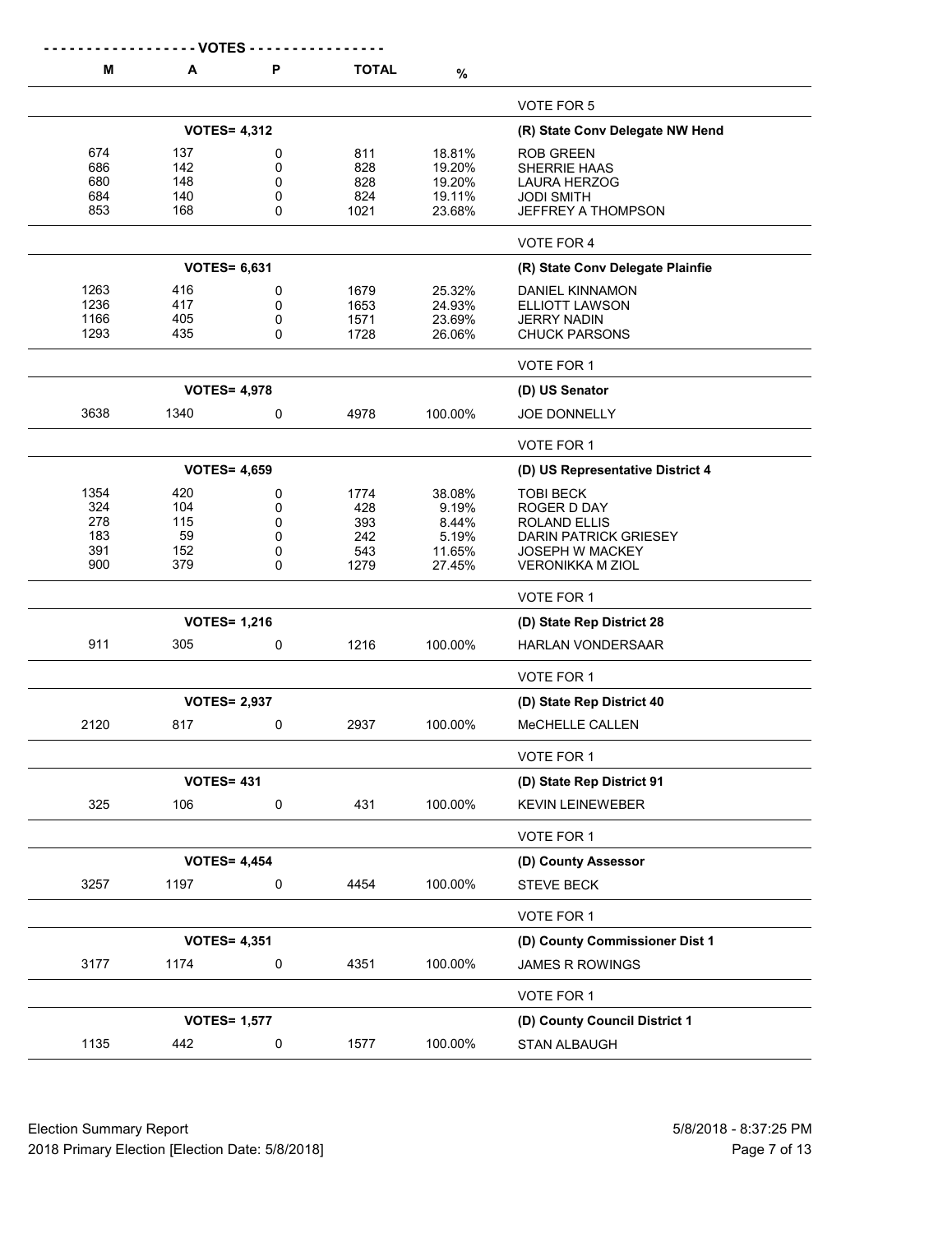| М          | - VOTES<br>A        | P      | <b>TOTAL</b> | $\%$             |                                       |
|------------|---------------------|--------|--------------|------------------|---------------------------------------|
|            |                     |        |              |                  | VOTE FOR 1                            |
|            | <b>VOTES=28</b>     |        |              |                  | (D) Twp Trustee Clay Twp              |
| 23         | 5                   | 0      | 28           | 100.00%          | <b>DENNIS WATSON</b>                  |
|            |                     |        |              |                  | VOTE FOR 1                            |
|            | <b>VOTES= 637</b>   |        |              |                  | (D) Twp Trustee Guilford Twp          |
| 465        | 172                 | 0      | 637          | 100.00%          | THERESA M BRANDON                     |
|            |                     |        |              |                  | VOTE FOR 1                            |
|            | <b>VOTES=81</b>     |        |              |                  | (D) Twp Trustee Liberty Twp           |
| 55         | 26                  | 0      | 81           | 100.00%          | KAREN L.H. O'BRIEN                    |
|            |                     |        |              |                  | VOTE FOR 1                            |
|            | <b>VOTES= 849</b>   |        |              |                  | (D) Twp Trustee Lincoln Twp           |
| 647        | 202                 | 0      | 849          | 100.00%          | CHERYL TEAGUE-McCLENDON               |
|            |                     |        |              |                  | VOTE FOR 1                            |
|            | <b>VOTES= 2,285</b> |        |              |                  | (D) Twp Trustee Washington Twp        |
| 1619       | 666                 | 0      | 2285         | 100.00%          | <b>AMY LAUTH</b>                      |
|            |                     |        |              |                  | VOTE FOR 1                            |
|            | <b>VOTES= 282</b>   |        |              |                  | (D) Twp Board Brown Twp               |
| 220        | 62                  | 0      | 282          | 100.00%          | <b>JOHN SPOONMORE</b>                 |
|            |                     |        |              |                  | VOTE FOR 2                            |
|            | <b>VOTES= 1,296</b> |        |              |                  | (D) Twp Board Lincoln Twp             |
| 615<br>355 | 197<br>129          | 0<br>0 | 812<br>484   | 62.65%<br>37.35% | <b>CINDY HOHMAN</b><br>PAUL D TRIMMEL |
|            |                     |        |              |                  | VOTE FOR 1                            |
|            | <b>VOTES= 84</b>    |        |              |                  | (D) Twp Board Middle Twp              |
| 66         | 18                  | 0      | 84           | 100.00%          | STEPHEN A BALLARD                     |
|            |                     |        |              |                  | VOTE FOR 1                            |
|            | <b>VOTES=24</b>     |        |              |                  | (D) Twp Board Union Twp               |
| 18         | 6                   | 0      | 24           | 100.00%          | <b>DALE ARMSTRONG</b>                 |
|            |                     |        |              |                  | VOTE FOR 3                            |
|            | <b>VOTES= 4,862</b> |        |              |                  | (D) Twp Board Washington Twp          |
| 1450       | 608                 | 0      | 2058         | 42.33%           | <b>LARA DREYER</b>                    |
| 945<br>969 | 446<br>444          | 0<br>0 | 1391<br>1413 | 28.61%<br>29.06% | NICHOLAS G SCHMUTTE<br>MIKE ZONDER    |
|            |                     |        |              |                  | VOTE FOR 1                            |
|            | <b>VOTES= 884</b>   |        |              |                  | (D) Avon Town Council Ward 2          |
| 629        | 255                 | 0      | 884          | 100.00%          | TIMOTHY A CALAHAN                     |
|            |                     |        |              |                  | VOTE FOR 1                            |
|            | <b>VOTES= 872</b>   |        |              |                  | (D) Avon Town Council Ward 3          |
| 620        | 252                 | 0      | 872          | 100.00%          | ROBERT POPE, III                      |

Election Summary Report 61 Australian 1991 12:37:25 PM 2018 Primary Election [Election Date: 5/8/2018] **Page 8 of 13** Page 8 of 13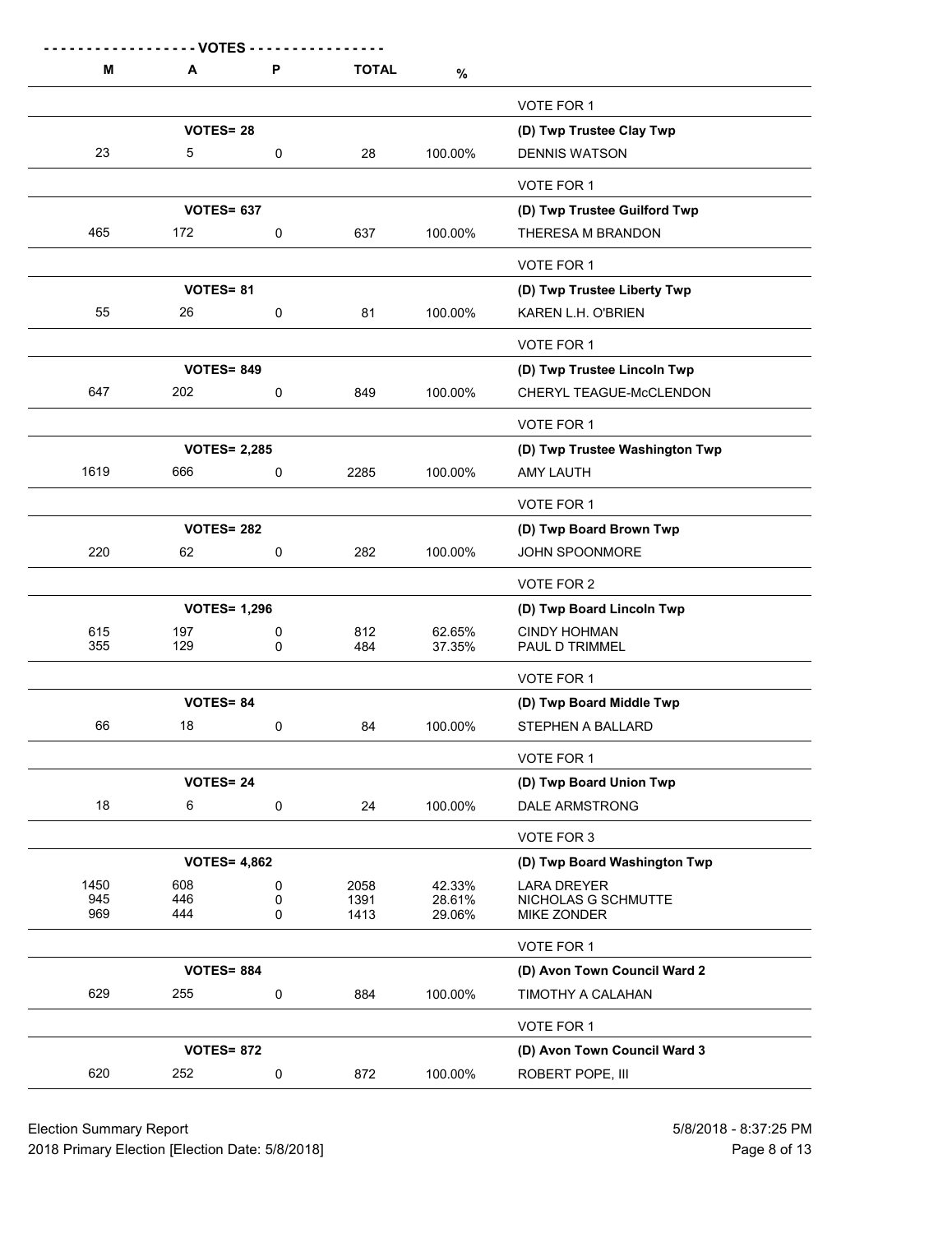| M  | - - - - - - - VOTES - -<br>Α | P         | <b>TOTAL</b>   | %       |                                 |
|----|------------------------------|-----------|----------------|---------|---------------------------------|
|    |                              |           |                |         | VOTE FOR 1                      |
|    | <b>VOTES=20</b>              |           |                |         | (D) Pct Committeeman Brown 1    |
| 3  | 1                            | 0         | 4              | 20.00%  | <b>JASON BURCHAM</b>            |
| 15 | 1                            | 0         | 16             | 80.00%  | SANDRA GORSUCH                  |
|    |                              |           |                |         | <b>VOTE FOR 1</b>               |
|    | <b>VOTES=10</b>              |           |                |         | (D) Pct Committeeman Brown 2    |
| 6  | 4                            | 0         | 10             | 100.00% | <b>HOWARD SIMS</b>              |
|    |                              |           |                |         | VOTE FOR 1                      |
|    | <b>VOTES=29</b>              |           |                |         | (D) Pct Committeeman Brown 3    |
| 20 | 9                            | 0         | 29             | 100.00% | JOHN SPOONMORE                  |
|    |                              |           |                |         | VOTE FOR 1                      |
|    | <b>VOTES=23</b>              |           |                |         | (D) Pct Committeeman Brown 4    |
| 17 | 6                            | 0         | 23             | 100.00% | <b>WENDY L.H. BECHER</b>        |
|    |                              |           |                |         | <b>VOTE FOR 1</b>               |
|    | <b>VOTES=71</b>              |           |                |         | (D) Pct Committeeman Brown 5    |
| 55 | 16                           | 0         | 71             | 100.00% | ROSEMARY ISAACS-ANDERSON        |
|    |                              |           |                |         | VOTE FOR 1                      |
|    | <b>VOTES=66</b>              |           |                |         | (D) Pct Committeeman Brown 6    |
| 48 | 18                           | 0         | 66             | 100.00% | <b>VICKY BYARLEY</b>            |
|    |                              |           |                |         | VOTE FOR 1                      |
|    | <b>VOTES=31</b>              |           |                |         | (D) Pct Committeeman Center 2   |
| 19 | 12                           | 0         | 31             | 100.00% | MICHAEL TODD MILLER             |
|    |                              |           |                |         | VOTE FOR 1                      |
|    | <b>VOTES=29</b>              |           |                |         | (D) Pct Committeeman Center 6   |
| 21 | 8                            | 0         | 29             | 100.00% | MONICA DABIO                    |
|    |                              |           |                |         | VOTE FOR 1                      |
|    | <b>VOTES=7</b>               |           |                |         | (D) Pct Committeeman Center 9   |
| 6  | 1                            | 0         | $\overline{7}$ | 100.00% | LEE R GUYER                     |
|    |                              |           |                |         | VOTE FOR 1                      |
|    | VOTES=19                     |           |                |         | (D) Pct Committeeman Clay 1     |
| 16 | 3                            | 0         | 19             | 100.00% | DONNA WATSON                    |
|    |                              |           |                |         | VOTE FOR 1                      |
|    | <b>VOTES=17</b>              |           |                |         | (D) Pct Committeeman Franklin 1 |
| 16 | 1                            | $\pmb{0}$ | 17             | 100.00% | <b>WILLIAM H MATLOCK</b>        |
|    |                              |           |                |         | VOTE FOR 1                      |
|    | <b>VOTES=26</b>              |           |                |         | (D) Pct Committeeman Guilford 3 |
| 22 | 4                            | 0         | 26             | 100.00% | RITA L GOODNER                  |
|    |                              |           |                |         |                                 |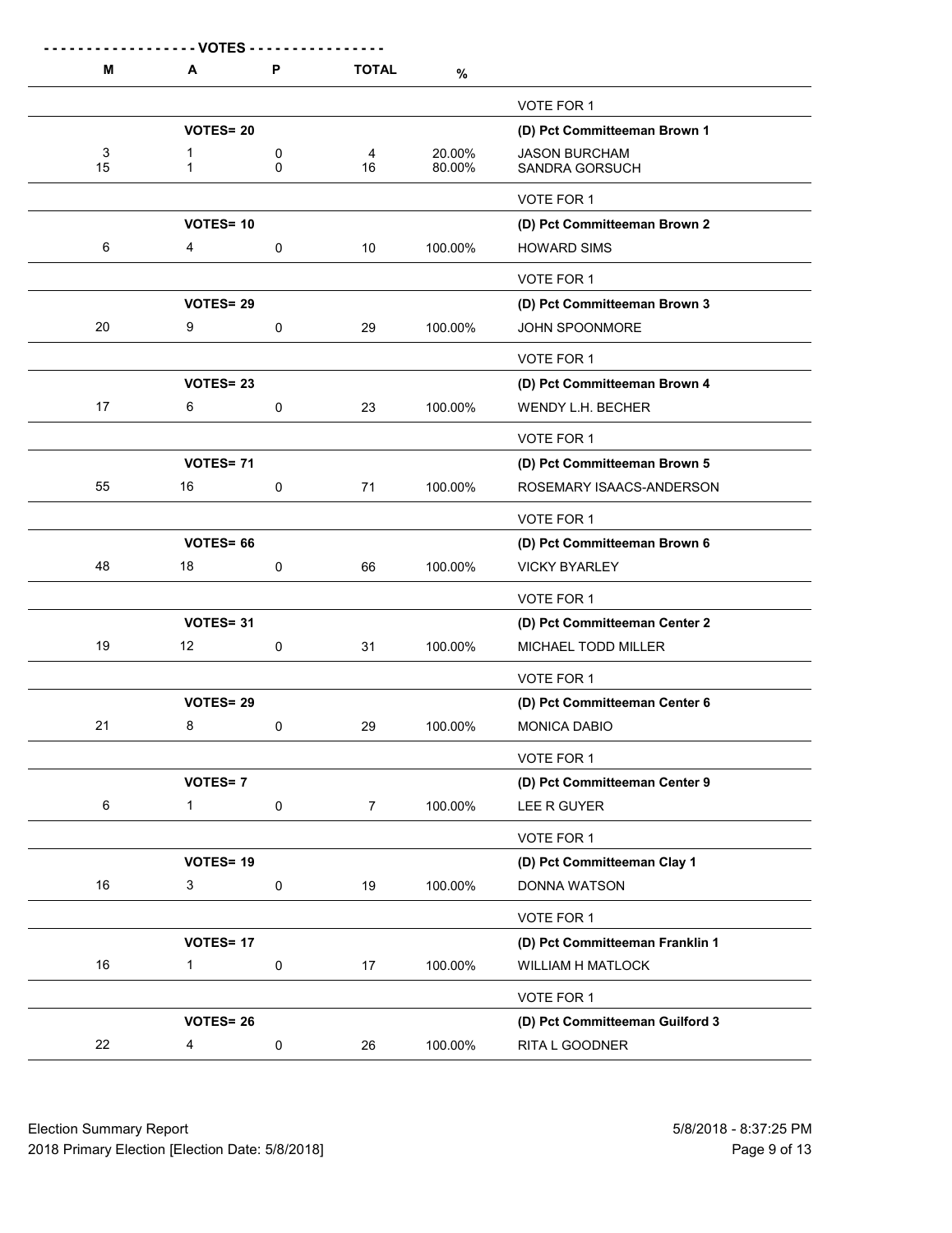| М   | Α                 | P         | <b>TOTAL</b> | $\%$    |                                  |
|-----|-------------------|-----------|--------------|---------|----------------------------------|
|     |                   |           |              |         | VOTE FOR 1                       |
|     | VOTES= 47         |           |              |         | (D) Pct Committeeman Guilford 5  |
| 28  | 19                | 0         | 47           | 100.00% | <b>HAROLD C DaVIA</b>            |
|     |                   |           |              |         | VOTE FOR 1                       |
|     | <b>VOTES=37</b>   |           |              |         | (D) Pct Committeeman Guilford 7  |
| 24  | 13                | 0         | 37           | 100.00% | <b>MARY DOOLEY</b>               |
|     |                   |           |              |         | <b>VOTE FOR 1</b>                |
|     | <b>VOTES=18</b>   |           |              |         | (D) Pct Committeeman Guilford 13 |
| 17  | $\mathbf 1$       | 0         | 18           | 100.00% | <b>FRANCES E PRICE</b>           |
|     |                   |           |              |         | VOTE FOR 1                       |
|     | <b>VOTES=44</b>   |           |              |         | (D) Pct Committeeman Guilford 14 |
| 29  | 15                | 0         | 44           | 100.00% | <b>KAREN ANN RICE</b>            |
|     |                   |           |              |         | VOTE FOR 1                       |
|     | <b>VOTES=30</b>   |           |              |         | (D) Pct Committeeman Guilford 20 |
| 23  | 7                 | 0         | 30           | 100.00% | THOMAS E WILLIAMS                |
|     |                   |           |              |         | VOTE FOR 1                       |
|     | VOTES=29          |           |              |         | (D) Pct Committeeman Guilford 21 |
| 18  | 11                | 0         | 29           | 100.00% | <b>TYLER MAYER</b>               |
|     |                   |           |              |         | VOTE FOR 1                       |
|     | <b>VOTES=76</b>   |           |              |         | (D) Pct Committeeman Guilford 22 |
| 42  | 34                | 0         | 76           | 100.00% | KATHY LUECK                      |
|     |                   |           |              |         | VOTE FOR 1                       |
|     | <b>VOTES=31</b>   |           |              |         | (D) Pct Committeeman Liberty 2   |
| 21  | 10                | 0         | 31           | 100.00% | <b>MELANEY SARGENT</b>           |
|     |                   |           |              |         | VOTE FOR 1                       |
|     | <b>VOTES=17</b>   |           |              |         | (D) Pct Committeeman Liberty 5   |
| 11  | 6                 | $\pmb{0}$ | 17           | 100.00% | KAREN L.H. O'BRIEN               |
|     |                   |           |              |         | VOTE FOR 1                       |
|     | <b>VOTES=20</b>   |           |              |         | (D) Pct Committeeman Lincoln 1   |
| 14  | 6                 | $\pmb{0}$ | 20           | 100.00% | JEFFREY S FITES                  |
|     |                   |           |              |         | VOTE FOR 1                       |
|     | VOTES=36          |           |              |         | (D) Pct Committeeman Lincoln 6   |
| 25  | 11                | $\pmb{0}$ | 36           | 100.00% | <b>CINDY HOHMAN</b>              |
|     |                   |           |              |         | VOTE FOR 1                       |
|     | <b>VOTES= 120</b> |           |              |         | (D) Pct Committeeman Lincoln 11  |
| 102 | 18                | $\pmb{0}$ | 120          | 100.00% | ERNEST C McCLENDON               |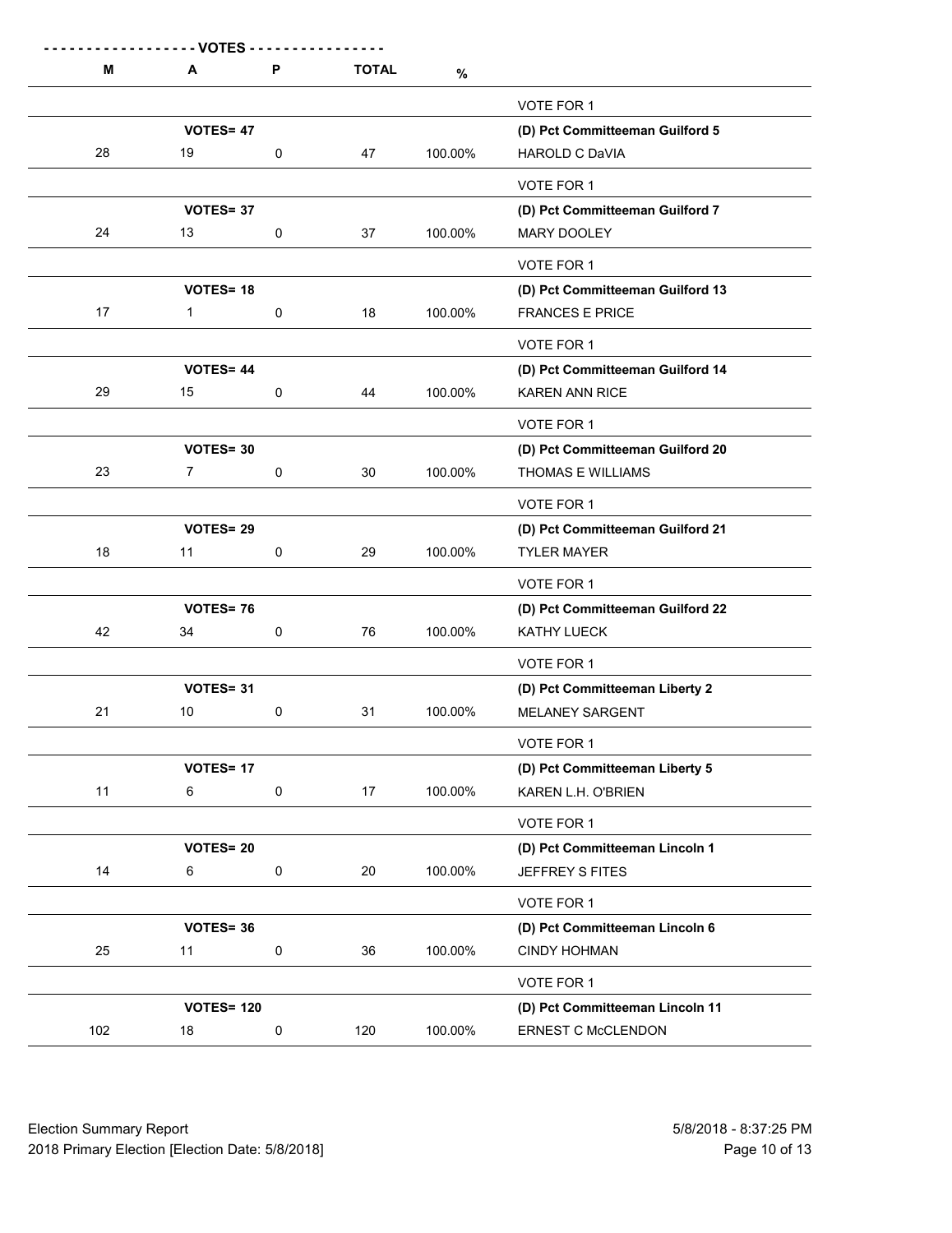| М  | - - VOTES -<br>A  | P         | <b>TOTAL</b> | $\%$    |                                 |
|----|-------------------|-----------|--------------|---------|---------------------------------|
|    |                   |           |              |         | VOTE FOR 1                      |
|    | <b>VOTES=29</b>   |           |              |         | (D) Pct Committeeman Lincoln 12 |
| 18 | 11                | 0         | 29           | 100.00% | CAROL NEAVILLE WRIGHT           |
|    |                   |           |              |         | VOTE FOR 1                      |
|    | <b>VOTES= 25</b>  |           |              |         | (D) Pct Committeeman Lincoln 13 |
| 20 | 5                 | 0         | 25           | 100.00% | PAUL D TRIMMEL                  |
|    |                   |           |              |         | VOTE FOR 1                      |
|    | <b>VOTES=49</b>   |           |              |         | (D) Pct Committeeman Lincoln 14 |
| 36 | 13                | 0         | 49           | 100.00% | TERRY L DAHLIN, JR              |
|    |                   |           |              |         | VOTE FOR 1                      |
|    | <b>VOTES= 25</b>  |           |              |         | (D) Pct Committeeman Middle 4   |
| 21 | 4                 | 0         | 25           | 100.00% | <b>CARL WILLIAMS</b>            |
|    |                   |           |              |         | VOTE FOR 1                      |
|    | <b>VOTES=18</b>   |           |              |         | (D) Pct Committeeman Union 2    |
| 13 | 5                 | 0         | 18           | 100.00% | <b>DALE ARMSTRONG</b>           |
|    |                   |           |              |         | VOTE FOR 1                      |
|    | <b>VOTES= 62</b>  |           |              |         | (D) Pct Cmmttmn Washington 1    |
| 40 | 22                | 0         | 62           | 100.00% | <b>MARY DUGAN</b>               |
|    |                   |           |              |         | VOTE FOR 1                      |
|    | <b>VOTES=49</b>   |           |              |         | (D) Pct Cmmttmn Washington 2    |
| 30 | 19                | 0         | 49           | 100.00% | SUSANNA-JUDITH RAE              |
|    |                   |           |              |         | VOTE FOR 1                      |
|    | <b>VOTES=95</b>   |           |              |         | (D) Pct Cmmttmn Washington 3    |
| 79 | 16                | 0         | 95           | 100.00% | MARY E KING                     |
|    |                   |           |              |         | VOTE FOR 1                      |
|    | <b>VOTES= 112</b> |           |              |         | (D) Pct Cmmttmn Washington 4    |
| 83 | 29                | $\pmb{0}$ | 112          | 100.00% | SHARON LITHERLAND LOVEJOY       |
|    |                   |           |              |         | VOTE FOR 1                      |
|    | VOTES= 49         |           |              |         | (D) Pct Cmmttmn Washington 7    |
| 33 | 16                | $\pmb{0}$ | 49           | 100.00% | NICHOLAS G SCHMUTTE             |
|    |                   |           |              |         | VOTE FOR 1                      |
|    | <b>VOTES= 117</b> |           |              |         | (D) Pct Cmmttmn Washington 8    |
| 68 | 49                | 0         | 117          | 100.00% | <b>DUANE FLEENER</b>            |
|    |                   |           |              |         | VOTE FOR 1                      |
|    | VOTES=92          |           |              |         | (D) Pct Cmmttmn Washington 16   |
| 59 | 33                | $\pmb{0}$ | 92           | 100.00% | MEGANNE MASKO                   |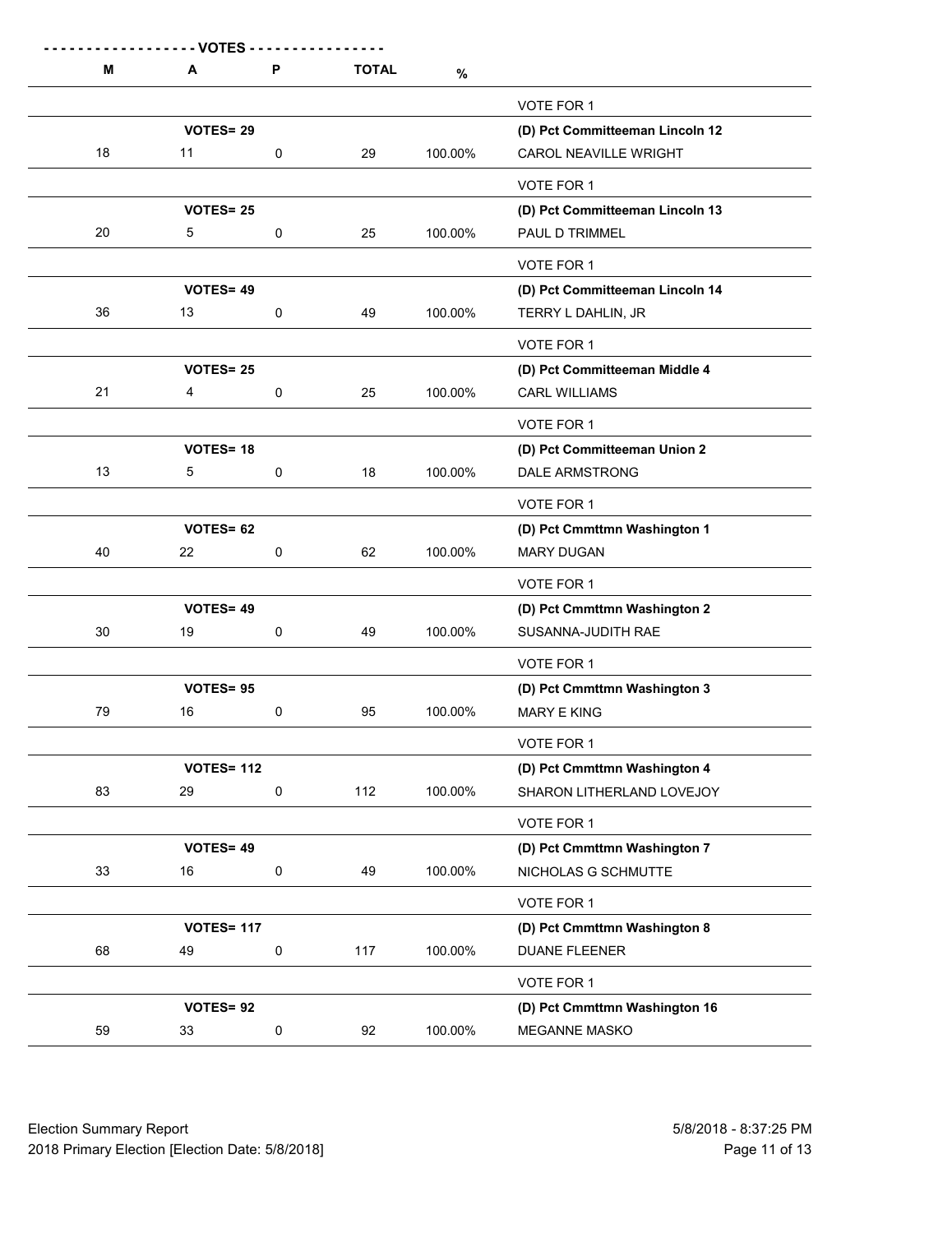| М<br>P<br>$\mathbf{A}$         | <b>TOTAL</b> | $\%$             |                                               |
|--------------------------------|--------------|------------------|-----------------------------------------------|
|                                |              |                  |                                               |
|                                |              |                  | <b>VOTE FOR 1</b>                             |
| <b>VOTES=66</b>                |              |                  | (D) Pct Cmmttmn Washington 19                 |
| 48<br>18<br>0                  | 66           | 100.00%          | <b>BARBARA STAUCH</b>                         |
|                                |              |                  | <b>VOTE FOR 1</b>                             |
| <b>VOTES=70</b>                |              |                  | (D) Pct Cmmttmn Washington 20                 |
| 49<br>21<br>$\mathbf 0$        | 70           | 100.00%          | <b>JOSH NOSIE</b>                             |
|                                |              |                  | <b>VOTE FOR 1</b>                             |
| <b>VOTES= 138</b>              |              |                  | (D) Pct Cmmttmn Washington 21                 |
| 105<br>33<br>0                 | 138          | 100.00%          | ALAN K KOLSTER                                |
|                                |              |                  | <b>VOTE FOR 1</b>                             |
| <b>VOTES=95</b>                |              |                  | (D) Pct Cmmttmn Washington 23                 |
| 58<br>37<br>0                  | 95           | 100.00%          | <b>CHARLOTTE MARTIN</b>                       |
|                                |              |                  | <b>VOTE FOR 1</b>                             |
| <b>VOTES= 120</b>              |              |                  | (D) Pct Cmmttmn Washington 24                 |
| 88<br>32<br>$\mathbf 0$        | 120          | 100.00%          | <b>WILLIE L GARRETT</b>                       |
|                                |              |                  | <b>VOTE FOR 1</b>                             |
| <b>VOTES= 53</b>               |              |                  | (D) Pct Cmmttmn Washington 25                 |
| 35<br>18<br>0                  | 53           | 100.00%          | <b>AMY LAUTH</b>                              |
|                                |              |                  | <b>VOTE FOR 1</b>                             |
| <b>VOTES= 160</b>              |              |                  | (D) Pct Cmmttmn Washingotn 28                 |
| 59<br>34<br>0<br>46<br>21<br>0 | 93<br>67     | 58.13%<br>41.88% | <b>CHARLES A BENDER</b><br><b>MIKE ZONDER</b> |